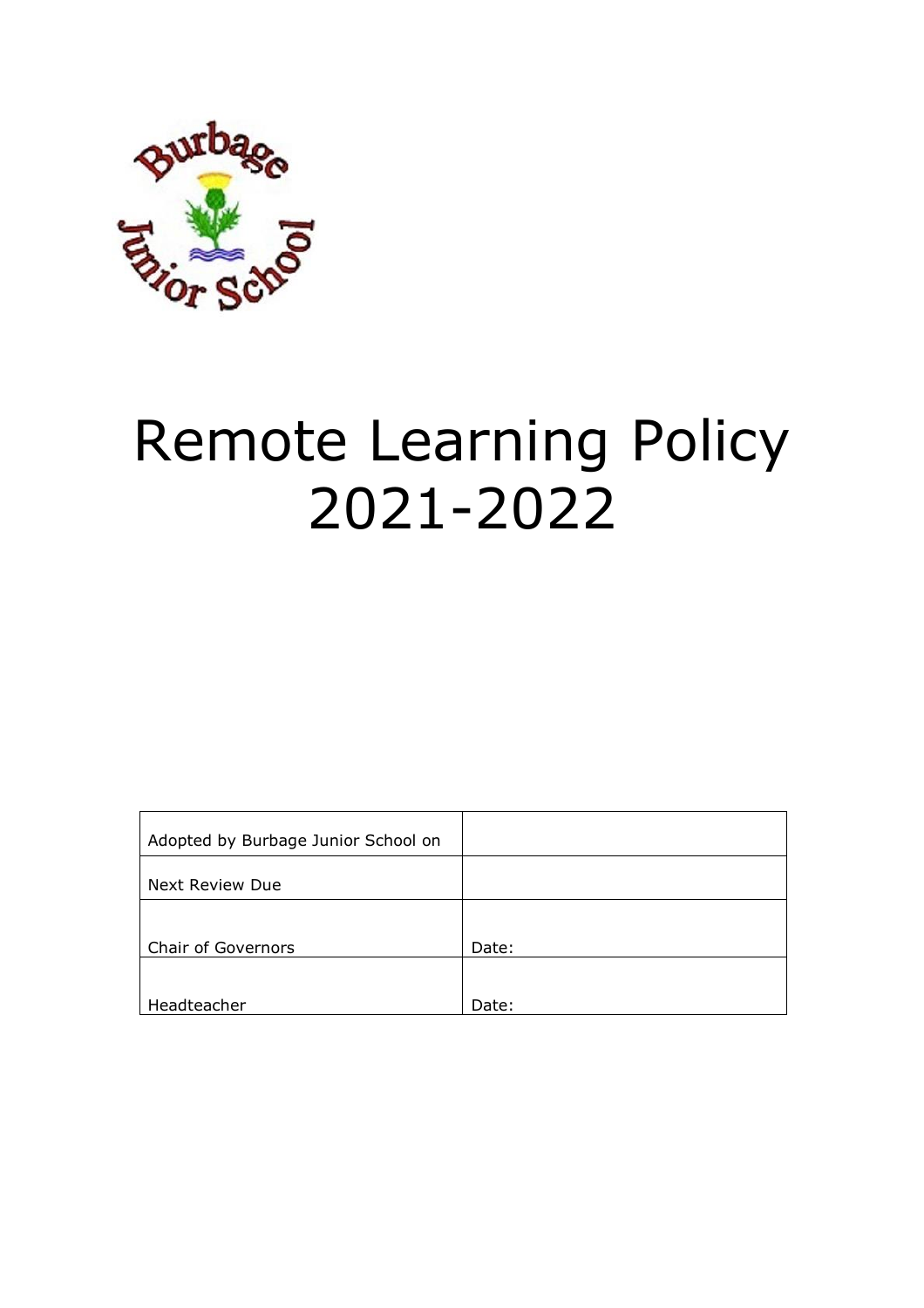# **1. Statement of School Philosophy**

Burbage Junior School has always strived to support our parents and children in the best way possible to make learning purposeful and holistic. We understand the need to continually deliver high quality education, including during periods of remote working – whether for an individual pupil or the wholeschool.

We recognise the importance of maintaining high expectations in all areas of school life and ensuring that all pupils have access to the learning resources and support they need to succeed. We also recognise that each family is unique and because of this, should approach home learning in a way which suits their individual needs. In our planning and expectations, we are aware of the need for flexibility from all sides.

Our strategy for remote learning has been informed by DfE guidance, Education Endowment Fund research and advice from our local EdTech school.

# **2. Aims**

This Remote Education Policy aims to:

- $\triangleright$  Ensure consistency in the approach to remote learning for all pupils (including pupils with SEND) who aren't in school through the use of quality online and offline resources and teaching videos
- $\triangleright$  Provide clear expectations to members of the school community with regards to delivery of high quality remote learning
- $\triangleright$  Include continuous delivery of the school curriculum, as well as motivation and support for health and well-being, and parent support
- $\triangleright$  Consider continued provision for staff and parents (e.g. CPD, Supervision and Curriculum/Parents' Evenings)
- $\triangleright$  Support effective communication between the school and families, and support attendance

# **3. Who is this policy applicable to?**

- $\triangleright$  A child who is absent because they are awaiting test results and the household is required to self-isolate. The rest of their school bubble are attending school and being taught as normal. In this case, the following will apply:
	- If your child is ill, please concentrate on them getting better. There is no expectation on completing any work.
	- If your child or another family member is waiting for a test please focus on reading, spelling and any homework set.
	- If your wait for a test stretches for more than a couple of days, or you have to self-isolate for 14 days, please contact your teacher for a work pack.
- $\triangleright$  A child whose whole bubble is not permitted to attend school because they, or another member of their bubble, have tested positive for Covid-19.
- $\triangleright$  All children in the event of whole-school closure as directed by the DfE.
	- In the case of needing to close a bubble or going back into full lockdown, we will use Dojo to provide remote learning as before as well as Microsoft Teams to facilitate a weekly check-in.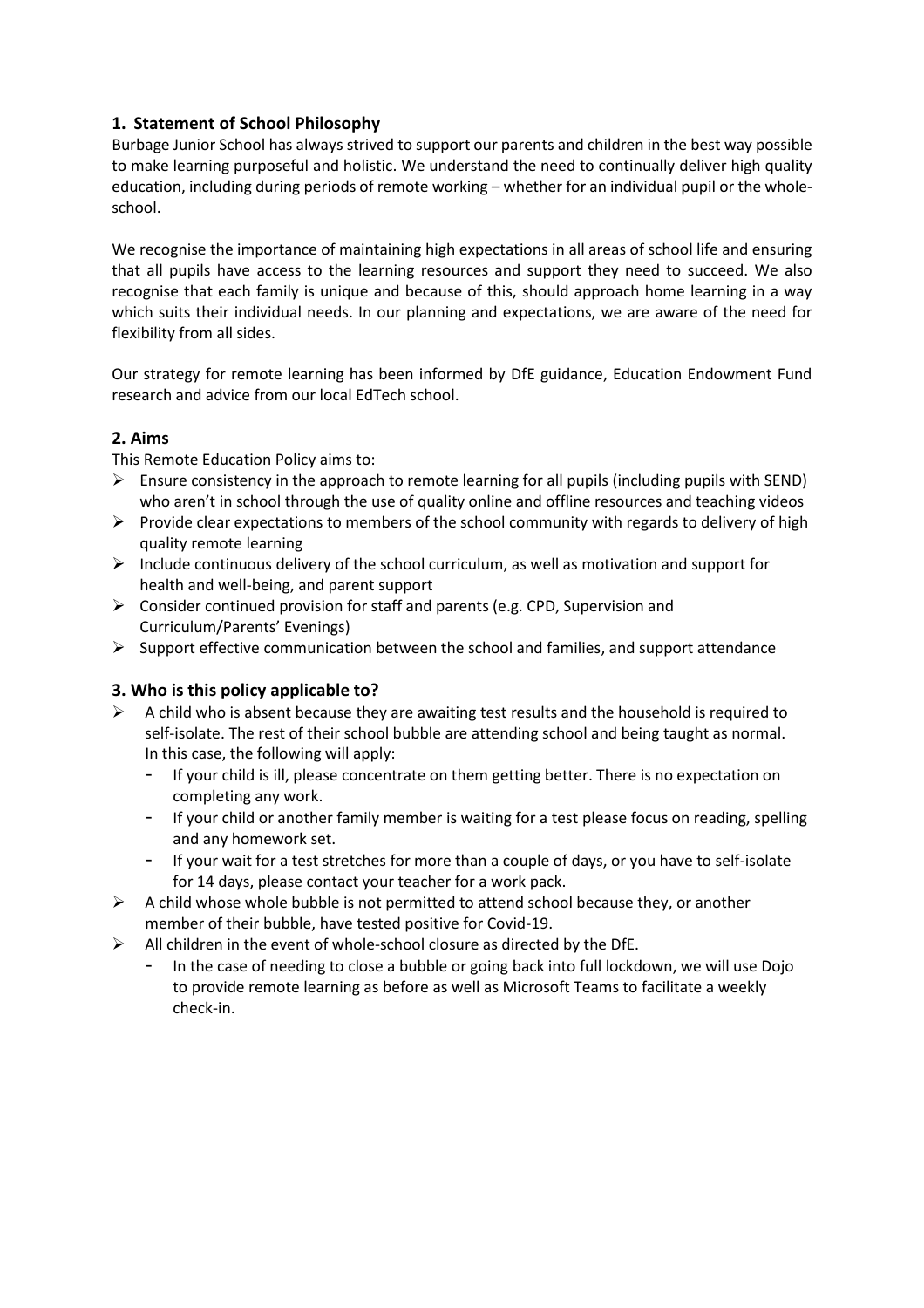# **4. Content and Tools to Deliver This Remote Learning Policy**

Resources to deliver this Remote Learning Policy include:

- Online tools: Class Dojo with links to Google Drive documents, the use of Microsoft Teams for weekly check-ins*,* as well as for staff CPD and Governor meetings.
- Use of video resources, such as White Rose at Home and Oak Academy, in the event of full lockdown. "Online video lessons do not necessarily need to be recorded by teaching staff at the school. [The above named resources] can be provided in lieu of school-led video content." (DfE Remote Learning Guidance, January 2021)
- Phone calls home
- Printed learning packs
- Physical materials such as story books and writing tools
- Use of resources, such as BBC Bitesize, TT Rockstars and MyMaths*.*

## **5. Home and School Partnership**

Burbage Junior School is committed to working in close partnership with families and recognises each family is unique and because of this remote learning will look different for different families in order to suit their individual needs.

Burbage Junior School will support parents on how to use Class Dojo and Microsoft Teams as appropriate and where possible, provide personalised resources.

Where possible, it is beneficial for young people to maintain a regular and familiar routine. Burbage Junior School would recommend that each 'school day' maintains a structure.

We would encourage parents to support their children's work, including finding an appropriate place and, to the best of their ability, help pupils to maintain good levels of concentration.

Every effort will be made by staff to ensure that work is set promptly. Should accessing work be an issue, parents should contact school and alternative solutions will be available. These will be discussed on a case-to-case basis.

All children sign an 'Acceptable Use Policy' at school which includes e-safety rules and this applies when children are working on computers at home.

#### **6. Roles and responsibilities**

#### Teachers

The responsibilities below relate to where a class, bubble or whole-school is isolating and would be reduced when it is fewer children isolating and the majority of the class are in school.

When providing remote learning, teachers must be available during their usual working hours and between 9:00 – 3:15pm to answer any Class Dojo queries. If they are unable to work for any reason during this time, for example due to sickness or caring for a dependent, they should report this using the normal absence procedure.

When providing remote learning, teachers are responsible for:

- Setting work:
	- o Teachers will set 4 hours work per day for the pupils in their classes.
	- o The work set should follow the usual timetable for the class had they been in school, wherever possible
	- o Work will be shared via Class Dojo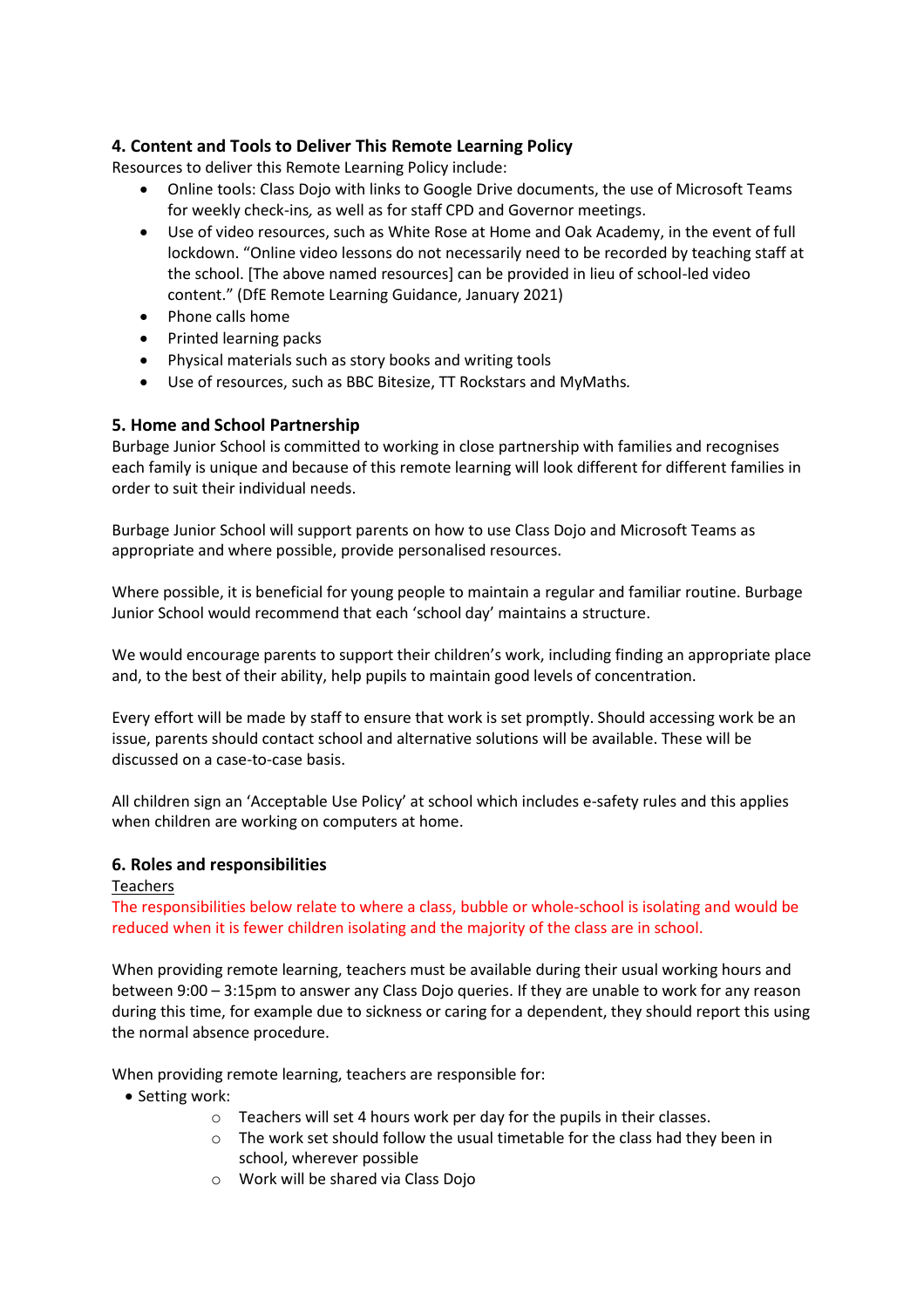- Providing feedback on work:
	- o Teachers will identify one piece of work per day (communicated to parents), across a range of subjects, and provide more in-depth feedback for this.
	- o Staff will make use of self-marking strategies and whole-class feedback where possible.
	- o Wider curriculum tasks will be commented on as appropriate.
- Keeping in touch with pupils who aren't in school and their parents:
	- $\circ$  If we do not hear from a child on a particular day, we will follow these procedures:
		- **Day 2**: teacher to send a Dojo message direct to the parent/child asking them to get in touch for their attendance mark
		- **Day 3**: teacher or TA to phone the child/family
		- **Day 4:** teacher to email concerns to SLT about any children that have not responded to a direct message or phone call.
	- o All parent/carer emails should come through the school admin account (office@burbage-jun.leics.sch.uk)
	- o Any complaints or concerns shared by parents or pupils should follow the school's complaints policy. For any safeguarding concerns, refer immediately to one of the DSLs (Karen Allen, Rachel Peckover, Jane Matthews, Fiona Paterson).

#### Classroom Support Staff

Teaching assistants must be available as per their contracted hours. If they are unable to work for any reason during this time, for example due to sickness or caring for a dependent, they should report this using the normal absence procedure.

During the school day, teaching assistants must complete tasks as directed by their class teacher or members of the SLT.

#### Senior Leaders

Our named leader with responsibility for remote learning is Karen Allen, supported by the Deputy Headteachers.

Alongside any teaching responsibilities, senior leaders are responsible for:

- Co-ordinating the remote learning approach across the school including the monitoring of engagement.
- Ensuring that staff, parents and pupils adhere to the relevant policies at all times.
- Ensuring that there are arrangements in place for identifying, evaluating, and managing the risks and incidents associated with remote learning.
- Reviewing the effectiveness of this policy on an annual basis and communicating any changes to staff, parents, and pupils.
- Arranging any additional training staff may require to support pupils during the period of remote learning.
- Monitoring the effectiveness of remote learning, through regular meetings with teachers and subject leaders, reviewing work set or reaching out for feedback from pupils and parents.
- Monitoring the security of remote learning systems, including data protection and safeguarding considerations, in collaboration with Primary World.

#### Designated Safeguarding Leads

DSLs are responsible for managing and dealing with all safeguarding concerns. For further information, please see the Safeguarding and Child Protection Policy.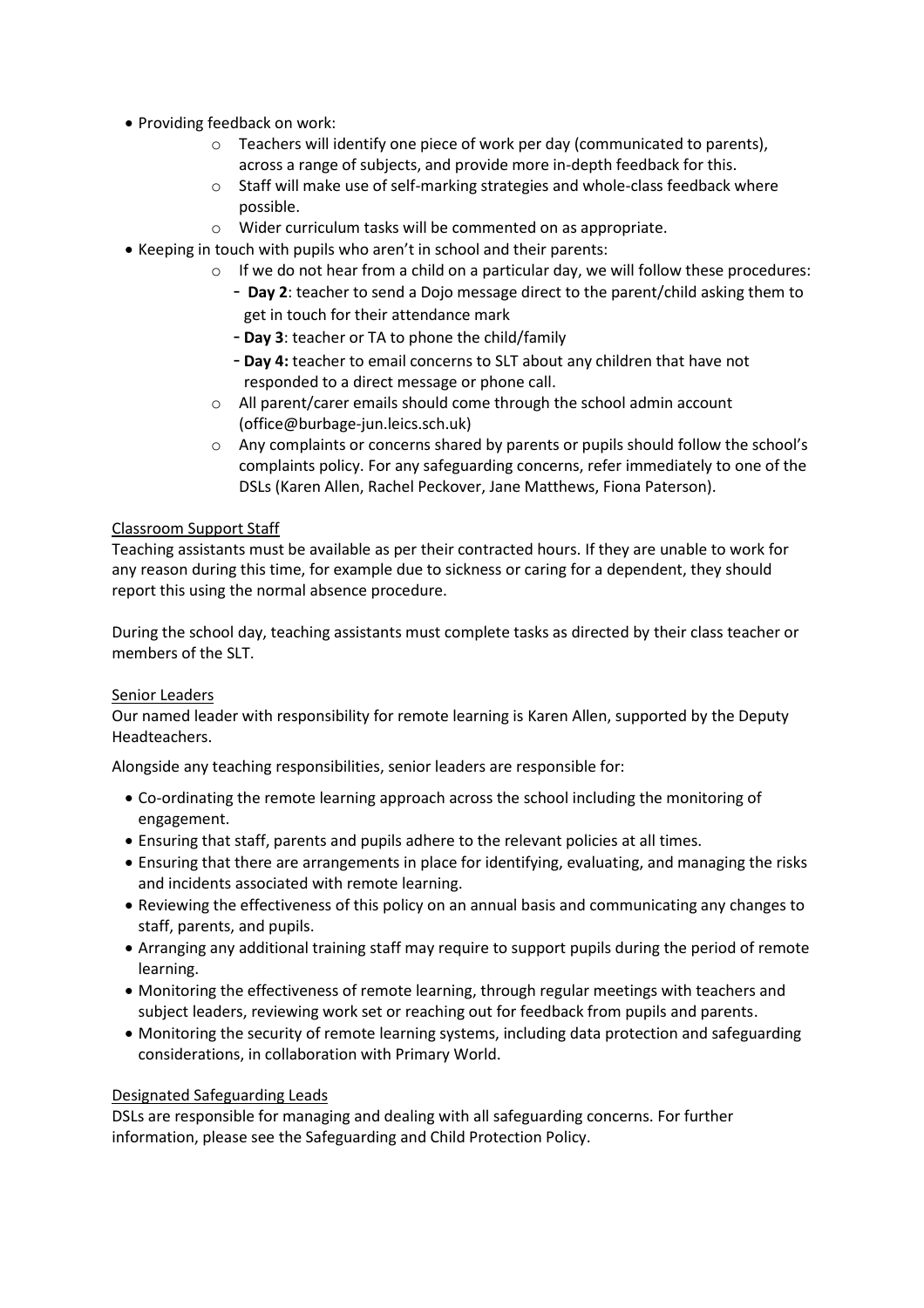## Primary World (IT support)

- Overseeing that all school-owned electronic devices used for remote learning have adequate anti-virus software and malware protection.
- Ensuring all staff, parents, and pupils are aware of the data protection principles outlined in the GDPR.
- Ensuring that all computer programs used for remote learning are compliant with the GDPR and the Data Protection Act 2018.
- Overseeing that any ICT equipment used for remote learning is resilient and can efficiently recover lost data.
- Helping staff and parents with any technical issues they're experiencing and advising on how to assist pupils and parents with accessing the internet or devices.

## **SENDCo**

- Ensuring that pupils with EHC plans continue to have their needs met while learning remotely, and liaising with the headteacher and other organisations to make any alternate arrangements for pupils with EHC plans.
- Identifying the level of support.
- Ensuring that the provision put in place for pupils with SEND is monitored for effectiveness throughout the duration of the remote learning period.

#### Bursar

- Ensuring value for money when arranging the procurement of equipment or technology.
- Ensuring that the school has adequate insurance to cover all remote working arrangements.

#### Pupils

- Adhere to the home-school and acceptable use agreement at all times.
- Complete work to the deadline set by teachers
- Seek help if they need it, from teachers
- Alert teachers if they're not able to complete work

#### Parents

- Adhere to the home-school and acceptable use agreement at all times.
- Make the school aware if their child is sick or otherwise can't complete work
- Seek help from the school if they need it
- Be respectful when making any complaints or concerns known to staff

# Governing Body

The governing body is responsible for:

- Monitoring the school's approach to providing remote learning to ensure education remains as high quality as possible
- Ensuring that staff are certain that remote learning systems are appropriately secure, for both data protection and safeguarding reasons

# **7. Links with other policies and development plans**

This policy is linked to our:

- Safeguarding
- Behaviour policy
- Child protection policy
- Data protection policy and privacy notices
- Online safety acceptable use policy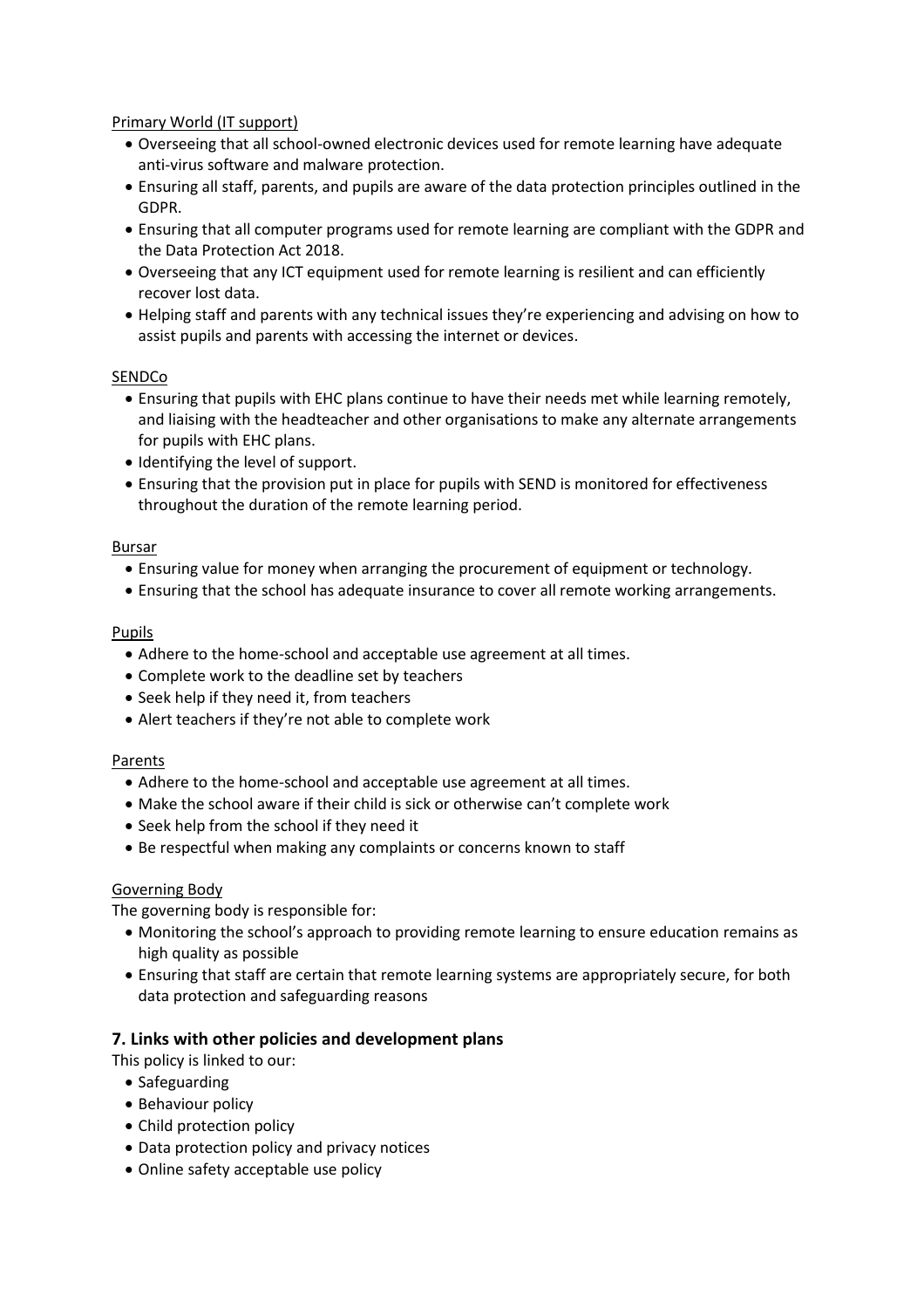

# **Appendix 1: School Code of conduct relating to the home-visits and the use of phone and online video contact with parents and pupils**

Due to the Corona virus crisis currently effecting education, the use of home-visits, phone calls and online video to support contact between teachers, pupils and their families has become essential. This process needs all parties involved to commit to following a sensible set of guidance in order to keep everyone safe and secure.

## **Home-visits**

School staff may use home-visits to deliver work or to support wellbeing of pupils and parents. Staff must notify a member of the SLT if they intend to do this. Staff will not go into the property.

Staff are more than happy to chat with pupils and their families at the front door; however, socialdistancing guidelines must be adhered to.

# **Phone Calls**

Staff may make phone calls to support with motivation and the well-being of pupils.

A log of these phone calls will be made and kept in line with the school's Data Retention policy.

## **Online Video Contact**

Software – At Burbage Junior School we will be using Microsoft Teams for meetings. These meetings must not be recorded.

Consent – It will be assumed that, on signing their child up to Microsoft Teams, parents are giving consent for its use. We ask that any child taking part in a Teams meeting will be in a public room in the house (living room, dining room, study, kitchen, not a bedroom) and that a parent will also be present during meetings.

Dress Code – All participants should be in smart casual clothing, minimum of T-shirt and shorts, **no pyjamas**.

Location – All meetings should take place in a public room in the house, in front of a plain background.

Groups – Parents or a responsible adult will be in the room during all meetings. There MUST never be any two-person only meetings, meetings will always be conducted with a minimum of 3 people.

Computer usage – Due to 'Teams' being a social media platform, to protect staff, pupils and comply with GDPR, staff must ensure no other documents are open during meetings as this could be compromised by hackers. School laptops must be used to host meetings with no other windows or tabs open on the device during the meeting. We recommend the parent also ensures that the meeting window is the only one open on their device.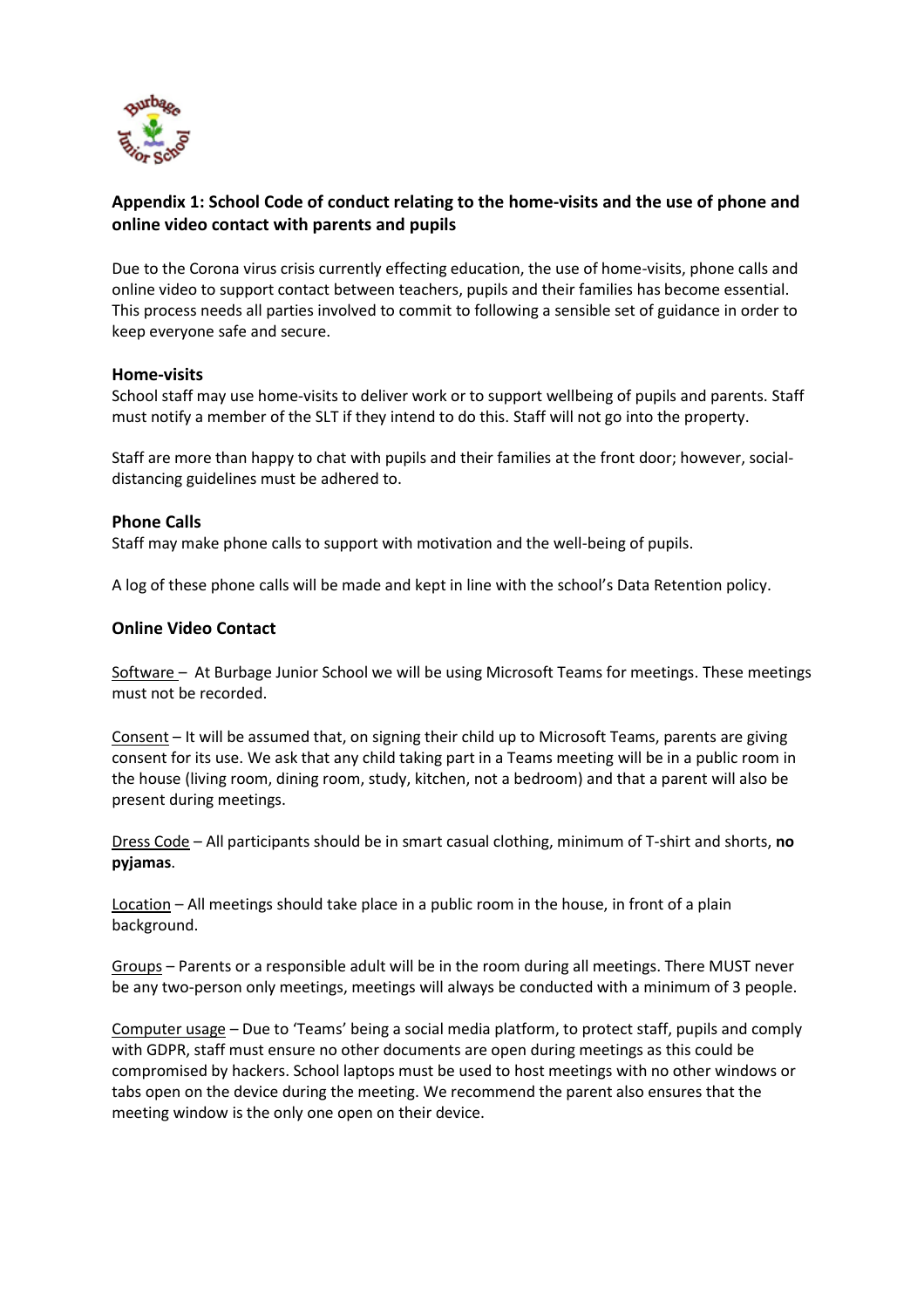Accounts – pupils will be provided with a Microsoft login. They can then simply join meetings when invited by staff. As with all internet usage, no personal details should be shared unless the user is 100% confident they know who they are talking to. School will always host meetings.

During meetings – During meetings the protocol will be to mute all participants and ask them to raise their hand before being unmuted. Staff may open video to all for a hello and goodbye during each meeting.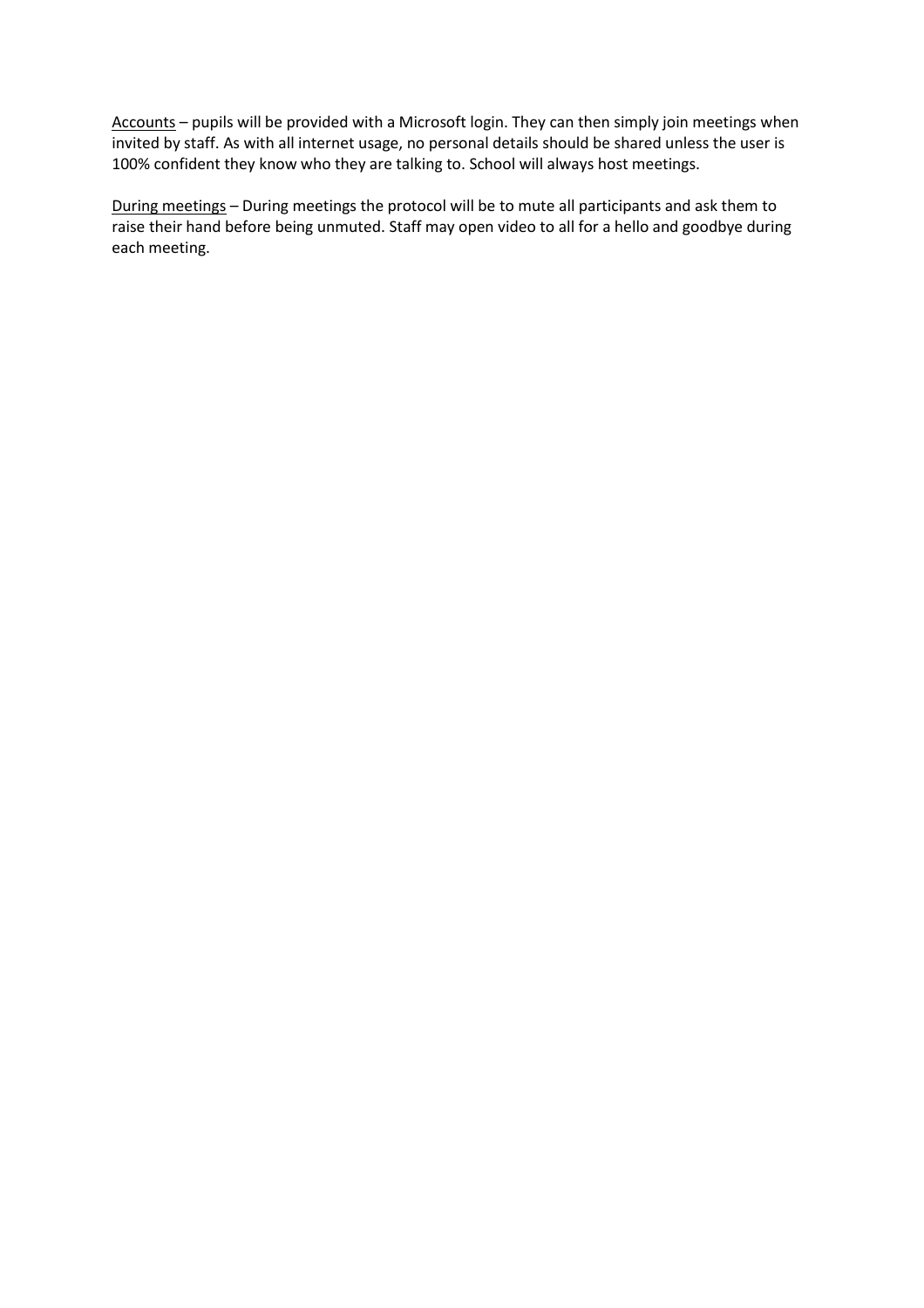

# **Appendix 2: ClassDojo – User Expectations for a Full or Class Lockdown & Acceptable Use**

## **Teachers will:**

- Post regular Class Stories
- Set weekly lessons for all subjects to be available from Monday mornings
- Comment on work sent in by children

#### **Parents/Pupils can:**

*Comments:* 

- Children can like the post of a teacher in the Class story.
- Children comment on a Class Story post with a positive comment. Example: 'It's fantastic seeing the great work everyone is doing!'

*Portfolio:* 

- Pupils can post their classwork to their Student Story through photos and videos
- Any work that is submitted to the Pupil's portfolio will only be accessible by the Class Teacher and the connected parents to that child's account.

## *Messages:*

- Pupils can send their classwork to their teacher through photos and videos via Messenger
- Parents can message class teachers if they want to share something positive from home
- Message class teachers if they have a small query or would like to find out something simple
- Message class teachers on Class Dojo if their child has any minor worries, for example:
	- I found it hard to find home learning for Monday. Where can this be found?
	- How can I see the work my child has submitted to Class Dojo?
	- Where do I find the Class Story?

*Teachers will aim to reply on the same day to messages sent during school hours (9.00a.m.-3.15p.m.) Messages sent after this time will usually be responded to on the following working day.*

#### **Online Safety and Acceptable Use of ClassDojo**

Online communication is a fact of modern life and we are using ClassDojo to support a strong link between home and school that enhances children's school experience. As stated in the school's acceptable use policies, we expect everybody to behave in a positive manner, engaging respectfully with the school and each other, in the same way as they would face-to-face.

This positive behaviour can be summarised as being kind and polite and not making any posts which are or could be construed as rude, insulting, aggressive, bullying or otherwise inappropriate.

ClassDojo has been set up using parents' email addresses so that parents can use the app together with their child.